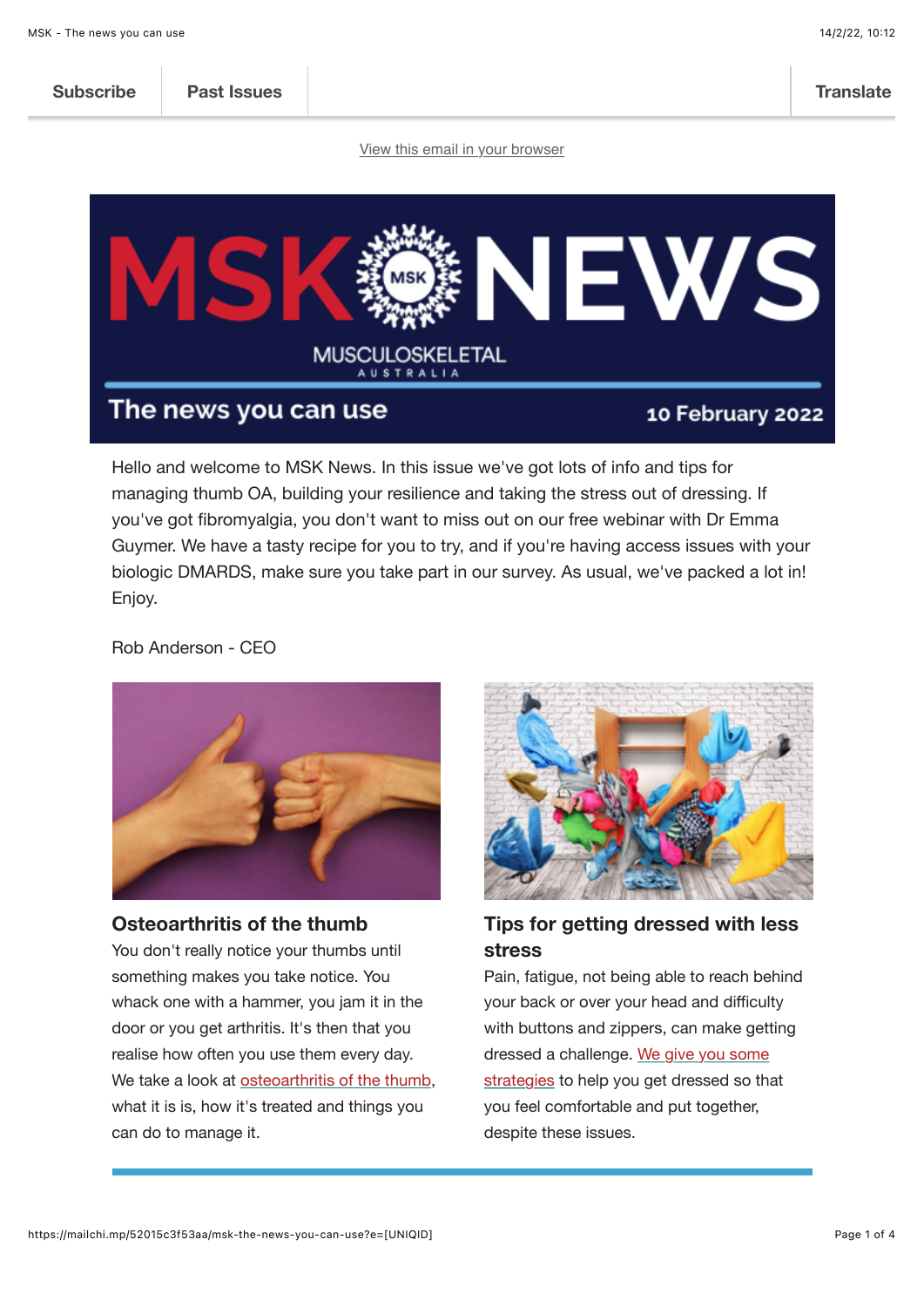### **COVID vaccination from the ARA**

The Australian Rheumatology Association (ARA) has recently updated their patient information on the COVID-19 vaccination for people with autoimmune inflammatory rheumatic diseases. [Find out more](https://rheumatology.org.au/For-Patients/COVID-Information/COVID-Vaccination-Information).

#### **Super summer slaw**

Warm summer nights call for cool, refreshing salads. MSK staff member Gabi raves about this [yummy, easy to whip up slaw](https://msk.org.au/summer-slaw/) which is perfect alongside chicken schnitzel, lamb or fish...or just on its own!





### **Building resilience**

Resilience is our ability to cope and adapt to changes and challenges that the world throws at us. As this pandemic continues, we're constantly tired, anxious, and stressed, with no end in sight. This is really testing our [resilience. Find out how you can build your](https://msk.org.au/resilience/) resilience so you can cope with the uncertainties of 2022.



# **Delays in receiving your scripts and biologic medication?**

Some people on biologic disease modifying anti-rheumatic drugs (bDMARDS) for arthritis and other musculoskeletal conditions have reported long delays in receiving their [medication. How about you? Take our short](https://msk.org.au/bdmards-survey) survey now or find our more.

### **Free fibromyalgia webinar**

Join us on Wednesday 23 February as Dr Emma Guymer discusses fibromyalgia - what it is, why it occurs, how it's managed, and the latest research. Don't miss out! [Book now](https://msk.org.au/events/all-about-fibromyalgia/)!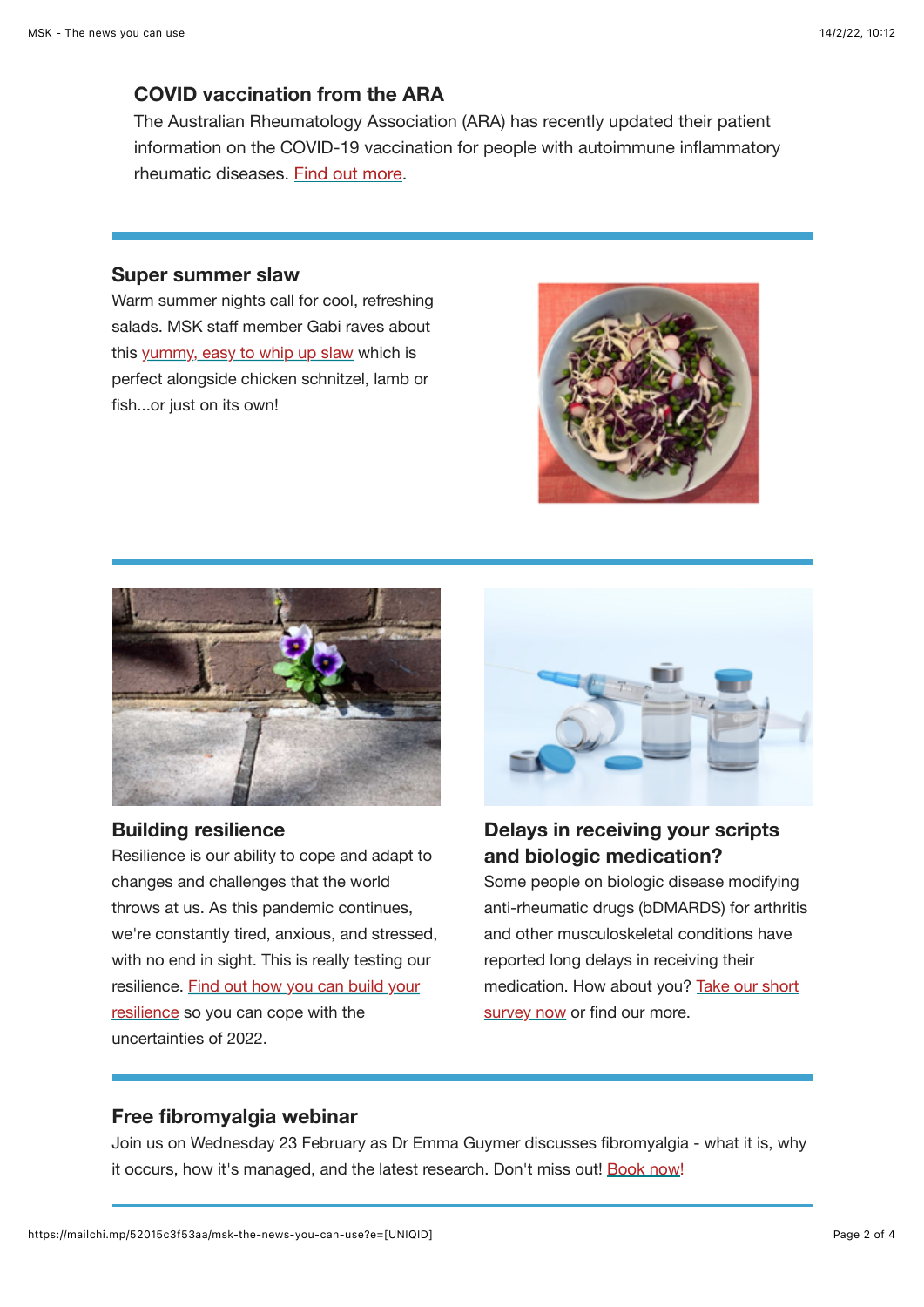# **WILLS & BEQUESTS**



**EAVING A GIFT TO HUSCULOSKELETAI** USTRALIA

### **Planning for a healthier future**

Have you thought about leaving a gift in your Will to MSK? Bequests are a lasting legacy that will have a significant impact on the many people who turn to Musculoskeletal Australia for information, advice and support in their time of need. If you'd like to learn more, read our [Wills & Bequest booklet](https://msk.org.au/bequests/).

# **Advertise Here**

### **Advertise with us!**

Contact us if you want to reach people living with arthritis and other musculoskeletal conditions. We have a range of affordable [advertising opportunities available in both](https://msk.org.au/advertise-with-us/) our eNewsletter and website. For more information, give us a call on 03 8531 8000 or drop us an [email.](mailto:advertising@msk.org.au)

### **Dragon Claw**

Our friends at Dragon Claw provide information for people with RA, lupus and JIA, and their carers. Check out their latest [newsletter](https://www.dragonclaw.net/newsletters/newsletter-february-2022) which has a focus on love, just in time for Valentines' Day.

### **Be a part of a new research study**

The University of South Australia is recruiting people *with* and *without* back pain to better understand people's perspectives of low back pain treatments using an online survey. This survey only takes 15-25 minutes of your time. Anyone with or without back pain can help...and best of all you can start now! Your participation will be influential in guiding better treatment for people that experience back pain. \*Health practitioners treating peopl[e with pain are ineligible for this one - sorry! Click](https://bit.ly/3CXoWQC) here to start.

### **STAY CONNECTED WITH MSK**

Follow us on Facebook, Twitter, YouTube and Instagram for all the latest and greatest news, research, events and more.